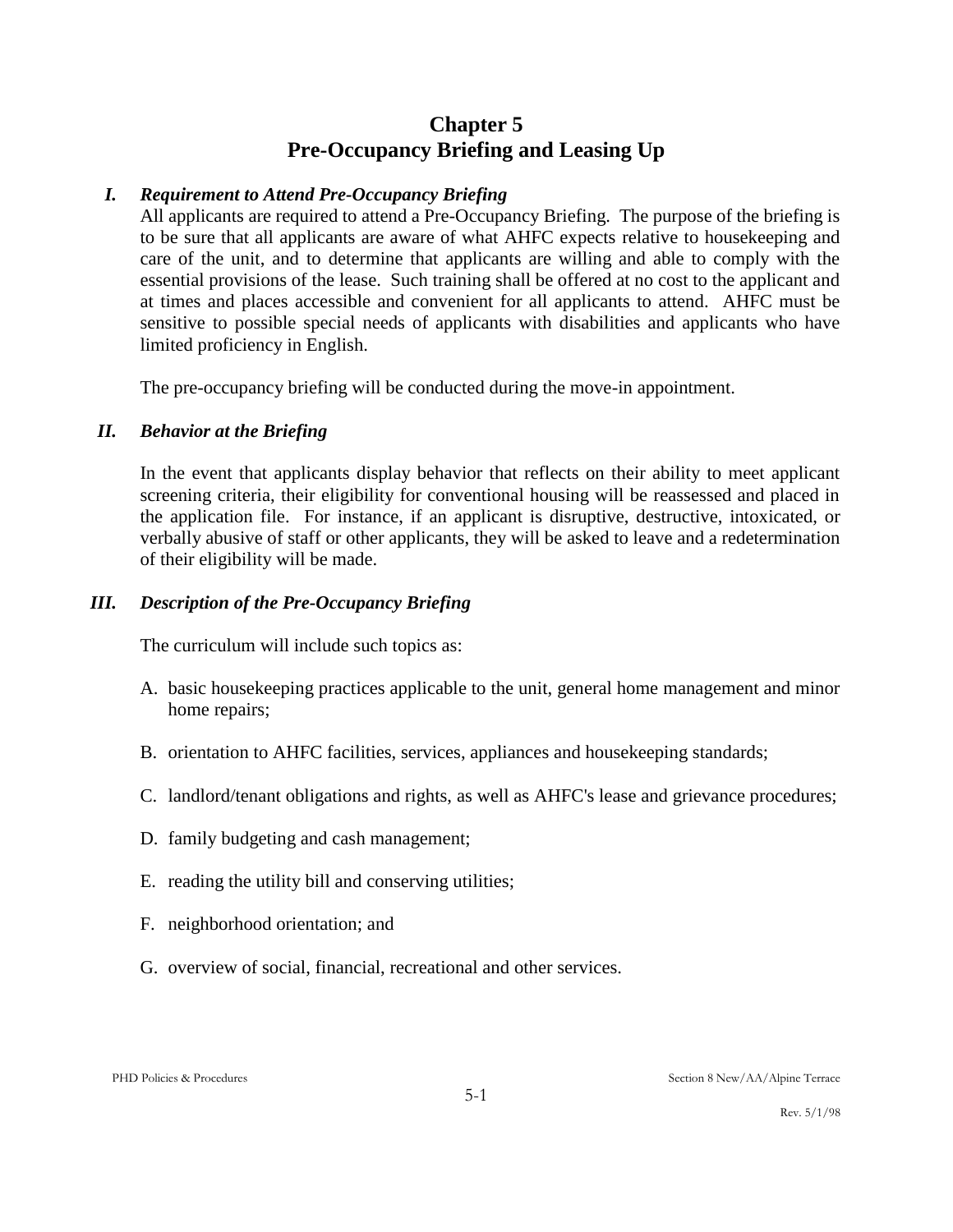#### *IV. Leasing a Unit*

- *A. Unit Assignment* See Unit Offers.
- *B. Showing the Unit* See Unit Offers.
- *C. Applicant Acceptance or Rejection of Unit* See Unit Offers.

#### *D. Leasing of Units*

If the applicant accepts the unit, a move-in inspection will take place. AHFC staff and the new tenant will sign the move-in inspection form, noting the exact condition of the unit.

The applicant will pay the security deposit, a pro rata share of the first month  $\Box$  s rent and any other deposits that may be required (i.e., pet deposit in an elderly building, cable TV deposits, etc.) and sign the lease. The keys to the unit will be issued; the applicant is now a tenant.

All units must be occupied pursuant to a lease agreement that complies with  $HUD\square s$ regulations.

- 1. The lease shall be signed by the head, spouse, and all other adult members of the household accepted as a tenant family, and by the AHFC authorized representative.
- 2. If a tenant transfers from one AHFC unit to another, a new lease will be executed for the dwelling into which the family moves, unless it is a temporary transfer.
- 3. If, at any time during the life of the lease agreement, a change in the tenant  $\Box$  s status results in the need for changing or amending any provision of the lease, either:
	- a. a new lease agreement will be executed, or
	- b. a Notice of Rent Adjustment will be executed, or
	- c. an appropriate rider will be prepared and made a part of the existing lease, or appropriate insertions made within the lease. All copies of such riders or insertions are to be dated and signed by the tenant and by the authorized representative of AHFC.
- 4. Only those persons listed on the most recent certification form shall be permitted to occupy a dwelling unit, unless there is a birth to a family member, or other addition

Rev. 5/1/98